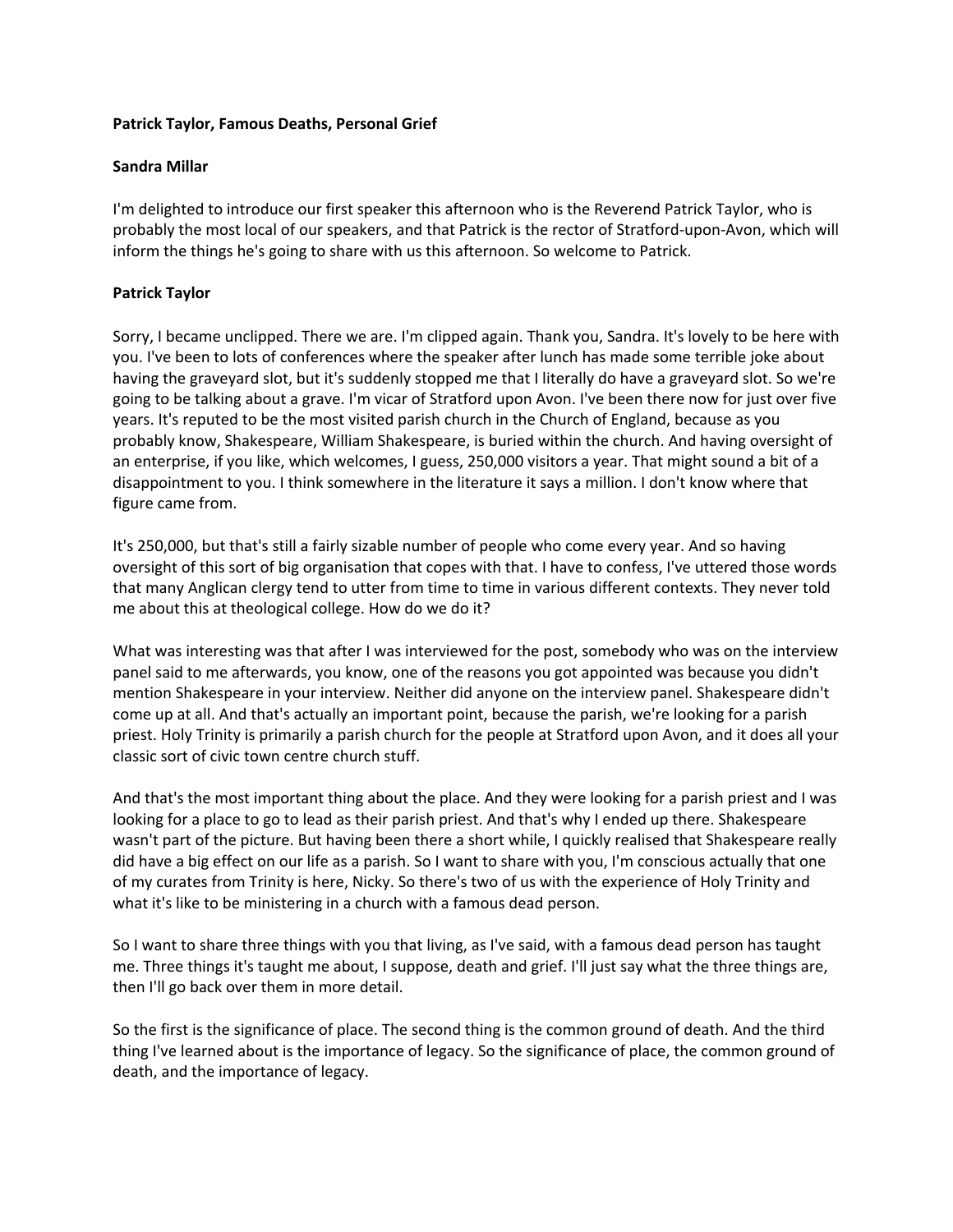The D-Day commemorations were mentioned by the bishop earlier, and I heard the historian Dan Snow yesterday comment on the commemorations and the fact that he'd been over to Normandy to actually be there. And he said this, "there's nothing like going to a place to understand what it's all about". And I've been really struck by the importance of a physical connection with somebody you know who has died. And it's important for those who haven't been to visit Holy Trinity, Stratford.

It's a nice day out. You'd be welcome anytime, to know that actually we don't just have a memorial stone for Shakespeare. We actually have his grave. His body is actually buried in the chancel underneath a stone. His remains are there, and it struck me that the issue that you raised, Sandra, about direct cremations and this issue of, you know, if people don't have that connection with you know, the place where the person is buried or with the body, then that can cause difficulties.

If you saw a couple of years ago, it was three years ago, there was a documentary on Channel Four where they talked about some wild theory that his skull had been stolen and stuff. If you saw that, speak to me afterwards and I'll put you right. He's all still there. Absolutely.

Now there's a bit of a competition in Stratford on Avon to claim a link with William Shakespeare. There is Shakespeare everything. Sometimes people talk about it being a kind of Shakespeare Disneyland. There's the Shakespeare Hotel and then the Shakespeare ice cream shop and the plaque on the wall that says Shakespeare's second cousin once removed might've lived here once. Shakespeare gin, and everyone tries to claim a connection with William Shakespeare. Others, the Shakespeare birthplace trust, which are guardians of the place where he was born and they have a fairly close connection. But at Holy Trinity we are the real thing in that we really do have a solid physical connection with William Shakespeare, the playwright, because he was baptized in the Church on April the 26th, 1564. We know that cause we still have the baptism register, and you can look him up. And he was also buried in the church. As I said, his grave is there, his body is there and again we have the register of his burial in the same book, a beautiful old book. And that was on April the 25th, 1616.

Notice his baptism and burial dates are very close. He would have been baptized just within a few days of being born, and local folklore is that the reason he died at the time of his birthday was because he probably went out and had a bit too much to drink. One of my predecessors, the vicar of Holy Trinity at the time, did write in his diary that the reason Shakespeare died was he celebrated his birthday a bit too enthusiastically. So warning for us all there.

So it's the grave that people come to see. And that physical connection, as I said, is something that I've certainly reflected on the importance of having a place to remember, to be able to focus your remembering on that place. And what I've seen is that for many people who visit the grave, it's quite a profound experience. The grave is in the chancel just in front of the high altar, just on the left hand side. And the chancel is a beautiful part of the church anyway with wonderful stained glass windows.

And it would be a beautiful place to walk into anyway and it would have an effect on anyone, but people as they approached the grave, you can just sense that this is really quite moving and profound for many of them, particularly those who are not just there on a school trip. And they'd been told, right, we're all going to see Shakespeare's grave, but who have a love of Shakespeare have made this something of a pilgrimage to come and see his burial place.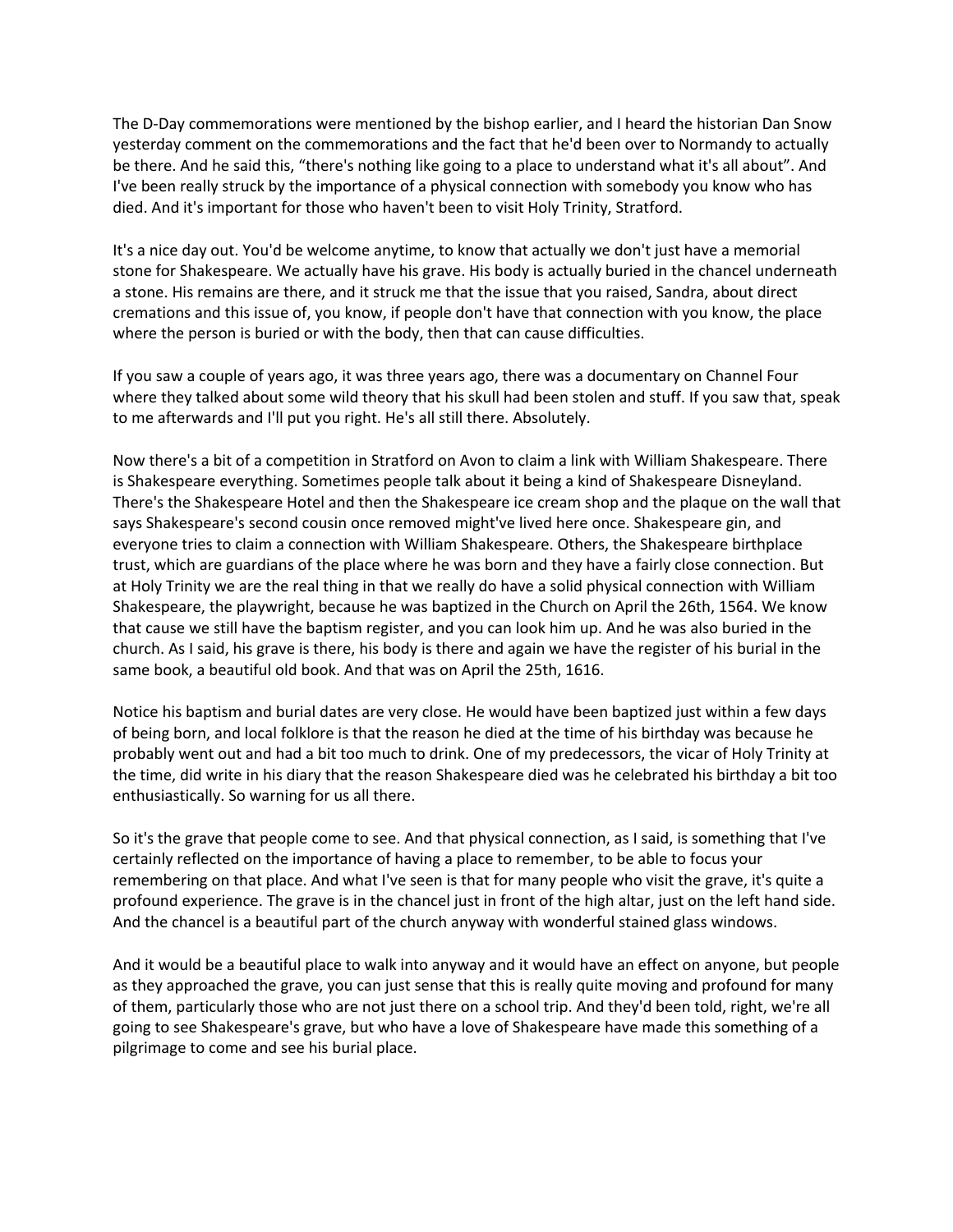So I've really been taught how important that focus of a place and that physical connection is. But something interesting happened last year. We did a survey of the people who came to visit the church to just try and find out why they were coming, what their experience was like, to see if we could try and improve what we offered to visitors. Something that really surprised me was that actually, it wasn't everybody was coming to see the grave of Shakespeare. Actually, it was only not even two thirds who said the reason they'd come to the church was to see the grave. Almost a third of people said they had come to visit the church as a church, as a place of history and architecture. And in fact 8% of our visitors said they had come for spiritual reasons. So it was a real wake up call for us and a reminder to us that we shouldn't assume why people are there.

We should not assume that everybody has come just because they're on the Shakespeare tourist chart, and they've come to see a grave. And that trying to just think about what our attitude is to our business. Are they tourists? Are they visitors? Are they perhaps pilgrims? And we've begun to think a bit more about offering ourselves as a place more of pilgrimage than simply as a tourist destination.

Michael Sadgrove is an interesting person. He was the dean of Durham, Durham Cathedral, where they know a thing or two about having famous dead people buried in their building. And he wrote this. "A pilgrim is a journey with a purpose, with an inner dimension intended to deepen our understanding and strengthen our participation in the journey we make through this world as human beings." So we've been reflecting on how we can encourage people not just to visit a grave, but to reflect on their own journey through life, through their visit to the church.

And this all resonates with some research that was done a few years ago into cathedrals and visitors to cathedrals. I think it was called 'spiritual capital'. And what they found was that about a third of people who visited cathedrals said that they had only come for the history and architecture. So you could sort of describe them as being secular tourists. They had not come for spiritual reasons, but of that third of visitors, 84% of them agreed or agreed strongly with the idea that they got a sense of the sacred from that building. And just over half of them said that they experienced God through the calm and the quiet of the cathedral space. So we've realised we must be really careful not to write off those who visit us as merely being tourists.

Michael Sadgrove said to me that he noticed when he was in Durham that the volunteer guides who greeted people tended to have bit of an attitude of 'well I'm a pilgrim, you're a visitor, and they're just tourists'. And we must be careful not to make that assumption, because many people who come, they might have come to see Shakespeare's grave, but nevertheless it might be a profound spiritual experience for them coming to this place.

And it strikes me that that might have wider implications for all of us involved in funeral ministry. That somebody might come to a funeral, because while it's great Aunt Agatha's funeral, and I suppose I should go, and you know, support family and show my respects, but we shouldn't assume they're just there for that reason, or that even if they are, they can't still in the experience of coming into that place on that occasion, have some sort of profound sense of encountering God and God's presence.

So we've tried to make sure that we see the potential in everyone who walks through the door of our church for an encounter with God and not just to see them as a problem of more people to get through and hopefully they will make a generous donation and keep the money coming in to keep the roof on. So that's my first thing I've learned about the significance of place.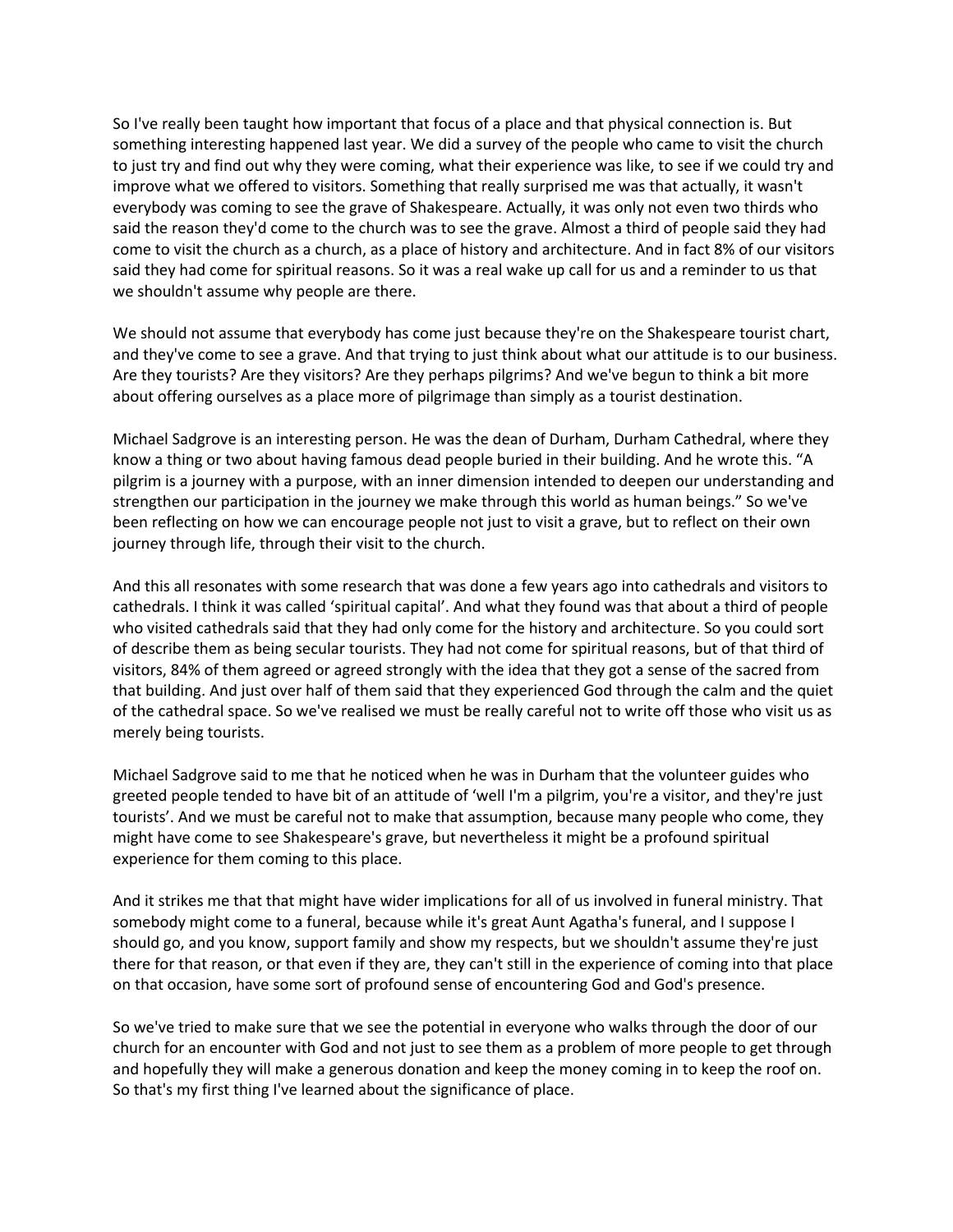Second thing is the common ground of death. Shakespeare, I mean, I'm no Shakespeare scholar. As I said, that's not why I found myself where I am. I'm an engineer by trade and profession. But what I've realised is the reason Shakespeare is so enduringly popular, is that he just speaks to the human experience. Every human emotion and experience can be found in his plays, I'm sure. Whether it's love, death, joy, sadness, grief, violence, peace. It's all there, and people flock to see his place still, and are fascinated by him because of that sense of connecting with their humanity. And I absolutely love the inscription on Shakespeare's grave.

It's a very simple gravestone. It's odd in that it has no biographical details at all. It doesn't even say this is William Shakespeare's grave. It doesn't have any dates. It simply has a quote on it, and the quote begins with the words, 'Good friend.' Shakespeare, it's presumed, wrote these words that he wanted on his grave, and immediately he addresses you as the person observing his grave. Dear friend, good friend, it actually says, good friend.

He engages with us on that very personal level, and I think for me that says this must be authentic Shakespeare. It just sounds like him. And then it goes on. 'Good friend, for Jesus' sake'. I love the fact Jesus gets to mention at this point. By the way, there was no mention of God or Jesus in any of Shakespeare's plays. Now that's not because he was an atheist. It's because they were very strict rules and laws at the time - anti blasphemy laws, which said you cannot mention religious things in plays.

So he talks about the gods in a general sense, but it's very hard to describe Shakespeare's faith by just looking at his written works. But we do know that he was a man of Christian faith. 'Good friend, for Jesus' sake, forbear to dig the dust enclosed here'. He's saying, look, just let me be. Don't disturb me.

And sometimes these words on his grave are described as a curse, and that comes later. But first there's a blessing. It says, 'blessed be the man that spares these stones'. So if you leave this stone where it is, you'll be blessed. But then it finishes; 'and cursed be he that moves my bones'. Now, I don't know about you, but I get this feeling Shakespeare was a bit anxious about death.

You know, he was very concerned that his remains would not be disturbed. There's a theory to do with the fact that it was a charnel house just adjacent to where his gravestone is. There's a door in the side of the church which is now locked up, because the charnel house was demolished a few centuries ago, but at the time that Shakespeare was around, there was a charnel house. Now a charnel house is a place where when you're digging graves in your church yard, and it's getting a bit full and you disturb previous bones instead of doing what we might do today, which is just quickly, quietly shovel them back, you would put them in a charnel house and they would be sort of stored and preserved there. Either that or you'd light a fire, and you would burn the bones on your bone fire, which is interesting where the word 'bonfire' comes from.

Anyway, that's a rather sort of red herring, but apparently if you read Shakespeare's plays you can see that he really didn't like charnel houses. And it's thought that because he knew he'd be buried just a couple of paces from entrance to the charnel house, he said, nope, I'm going to make sure they leave me where I am. My point is this. This common ground of the experience of death that actually, you know, here is an expression of our common human fear of death, which surely we are all, if we are honest, have.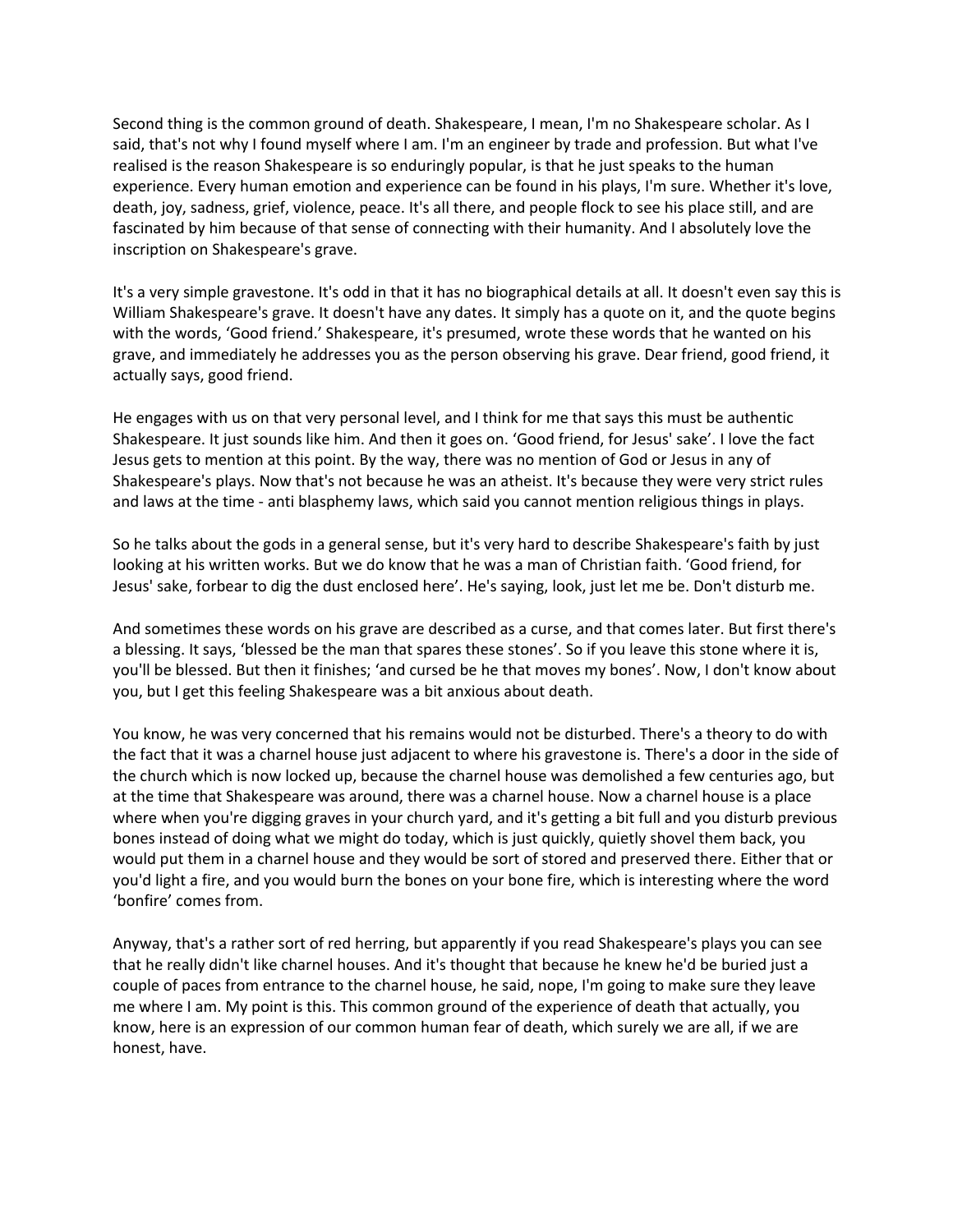And that fear of death or just the reality of death of course crosses every single human barrier. Every human person goes through the same journey that Shakespeare went through, which is expressed in our church. He was born and he died. And for me that gives us a tremendous sense of this common ground stood before Shakespeare's grave.

It doesn't matter who you are, where you're from, what your background is. There is a human connection, and we are all equal stood in that place. So our church has been described as a parish for the world. Our visitor leaflets that we give to people as we encourage them to make a donation, I think there are at least 30 of those in 30 different languages. Incredible the range of people that come through. So we've tried, and back to this theme of pilgrimage, to encourage people to see that what we're offering them is not just a visit to a grave of a famous playwright, but to offer them the story of Shakespeare's life from birth to death, which is the story of all humanity, and a story which is by definition inclusive of all people. Makes us all equal.

So that's the second thing that having this grave has taught me, that common ground of death and something which helps us to see how important it is to be open and inclusive to all people that come, because everyone is able to engage with this journey on some level or other.

And then the third thing was the importance of legacy. So Shakespeare's grave is in the floor in the chancel with that very simple quote on that I read through earlier, but there is a monument up on the wall and it has a bust of Shakespeare. It's a rather unflattering bust, picture of Shakespeare, bust of Shakespeare, but we're fairly confident that's what he looked like because it was put there. That monument was put there by his closest family, by his wife Anne Hathaway, by his son, and daughter, and son in law who paid for it to be put there.

So, you know, it's pretty likely that when the bust arrived, if it didn't look anything like him, they'd have sent it back and said, no, you need to do better. So we have a fairly good idea of what he looked like from this monument, and there's an inscription on the bottom, and it ends with these words. 'All that he hath writ leaves living art.'

And there's a very strong sense in Stratford that Shakespeare is very much still alive and with us, because of course whenever his plays are dramatised, whenever his poetry is read, then he is there present and alive. And it's incredible the growth of interest in Shakespeare there is across the world, particularly in China. In China, they are building a full size replica of Stratford upon Avon. I mean, it sounds ridiculous. And I laughed as well, and I thought you can't be serious. But this delegation arrived with the brochures.

They are literally recreating the centre shape of Stratford upon Avon, full size. And in the plans, it includes the church. I mean I'm very nervous about actually Chinese authorities building a place of Christian worship. Actually, there's some quite serious things to consider there. Would it be respected? Thankfully phase one is going to focus on the birthplace and the theatre, and they're not doing the church yet. But there is a huge amount of interest across the globe in Shakespeare, and he has this incredible legacy. He lives on.

But that thing about legacy I think is relevant to all of us. What's our legacy going to be? Probably not that of a very famous person who's known across the globe, but the question of legacy strikes me as